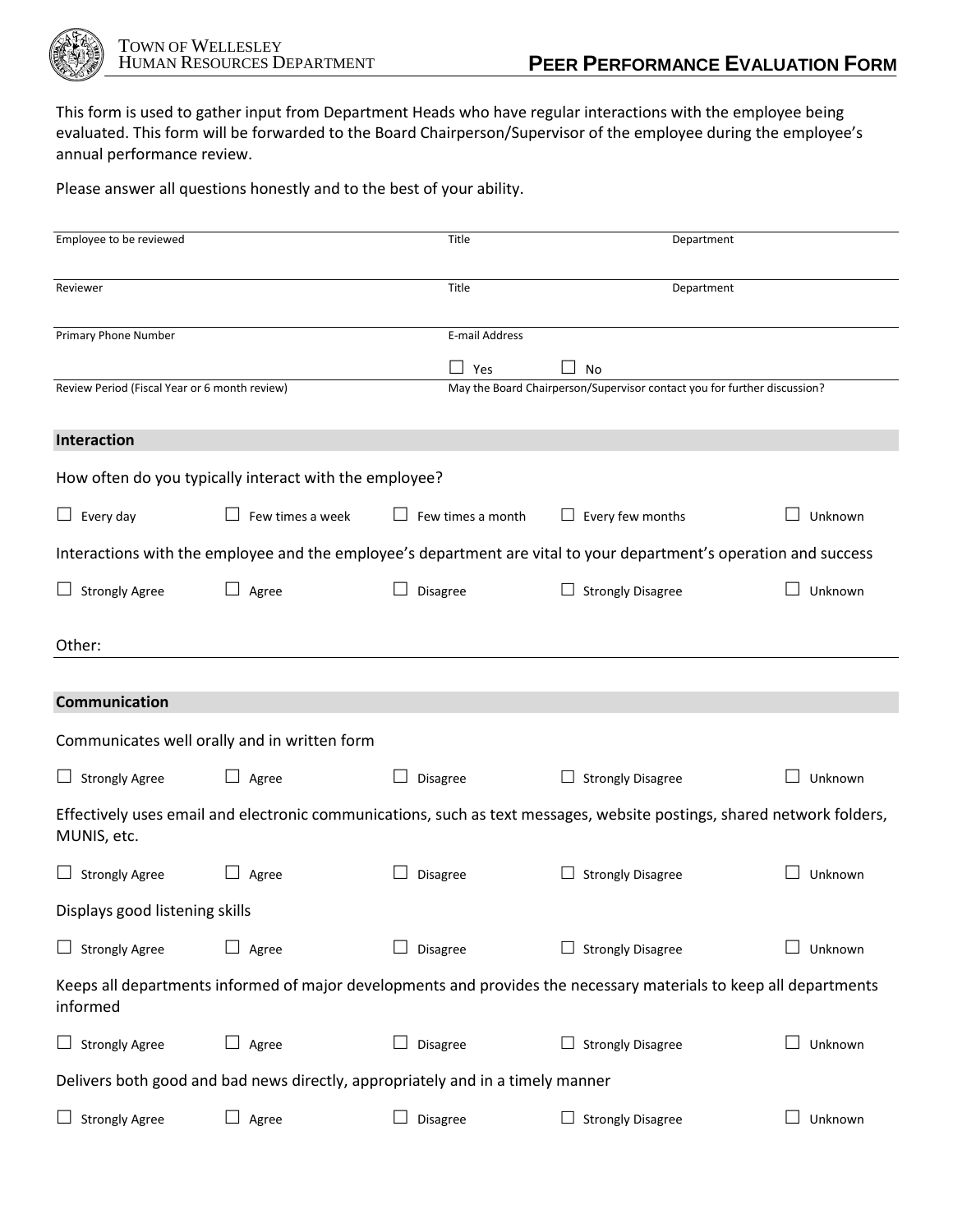| Displays patience and tact                                                    |                 |                                                                                           |                               |                |  |
|-------------------------------------------------------------------------------|-----------------|-------------------------------------------------------------------------------------------|-------------------------------|----------------|--|
| $\Box$ Strongly Agree                                                         | Agree<br>⊔      | Disagree                                                                                  | <b>Strongly Disagree</b>      | Unknown        |  |
| Understands when it is appropriate to use emails vs. phone communication      |                 |                                                                                           |                               |                |  |
| $\Box$ Strongly Agree                                                         | Agree           | Disagree                                                                                  | Ш<br><b>Strongly Disagree</b> | Unknown        |  |
| Leadership                                                                    |                 |                                                                                           |                               |                |  |
|                                                                               |                 | Maintains confidentiality and fosters a work environment of trust and mutual respect      |                               |                |  |
| $\Box$ Strongly Agree                                                         | Agree           | Disagree                                                                                  | <b>Strongly Disagree</b>      | Unknown        |  |
| Promotes cooperation, fairness and equity                                     |                 |                                                                                           |                               |                |  |
| $\Box$ Strongly Agree                                                         | Agree           | Disagree                                                                                  | <b>Strongly Disagree</b>      | Unknown        |  |
|                                                                               |                 | Able to advocate for programs, policies and procedures for the employee's department      |                               |                |  |
| $\Box$ Strongly Agree                                                         | ⊔<br>Agree      | Disagree                                                                                  | <b>Strongly Disagree</b>      | Unknown        |  |
|                                                                               |                 | Presents a positive image to Town residents, employees, volunteers, and visitors          |                               |                |  |
| $\Box$ Strongly Agree                                                         | ⊔<br>Agree      | Disagree                                                                                  | <b>Strongly Disagree</b>      | Unknown        |  |
| Demonstrates high professional and ethical standards                          |                 |                                                                                           |                               |                |  |
| $\Box$ Strongly Agree                                                         | ⊔<br>Agree      | Disagree                                                                                  | <b>Strongly Disagree</b>      | Unknown        |  |
|                                                                               |                 | Supports team work to achieve goals/projects/objectives that involve multiple departments |                               |                |  |
| $\Box$ Strongly Agree                                                         | $\Box$<br>Agree | Disagree                                                                                  | <b>Strongly Disagree</b>      | Unknown        |  |
| Makes realistic commitments that the employee can deliver                     |                 |                                                                                           |                               |                |  |
| $\Box$ Strongly Agree $\Box$ Agree                                            |                 | $\Box$ Disagree                                                                           | $\Box$ Strongly Disagree      | $\Box$ Unknown |  |
| Allows for differences in approach and style                                  |                 |                                                                                           |                               |                |  |
| $\Box$ Strongly Agree                                                         | $\Box$ Agree    | Disagree                                                                                  | $\Box$ Strongly Disagree      | Unknown        |  |
| Makes decisions in a timely manner                                            |                 |                                                                                           |                               |                |  |
| $\Box$ Strongly Agree                                                         | Agree           | Disagree                                                                                  | $\Box$ Strongly Disagree      | Unknown        |  |
| Accepts accountability for department's work                                  |                 |                                                                                           |                               |                |  |
| $\Box$ Strongly Agree                                                         | $\Box$ Agree    | Disagree                                                                                  | $\Box$ Strongly Disagree      | Unknown        |  |
| Manages and encourages a healthy work/personal life balance for all employees |                 |                                                                                           |                               |                |  |
| $\Box$ Strongly Agree                                                         | Agree           | Disagree                                                                                  | <b>Strongly Disagree</b>      | Unknown        |  |
| Effectively manages department's vacation and sick leave usage                |                 |                                                                                           |                               |                |  |
| $\Box$ Strongly Agree                                                         | Agree           | Disagree                                                                                  | <b>Strongly Disagree</b>      | Unknown        |  |
| Makes clear, consistent, and transparent decisions                            |                 |                                                                                           |                               |                |  |
| $\Box$ Strongly Agree                                                         | Agree           | Disagree                                                                                  | $\Box$ Strongly Disagree      | Unknown        |  |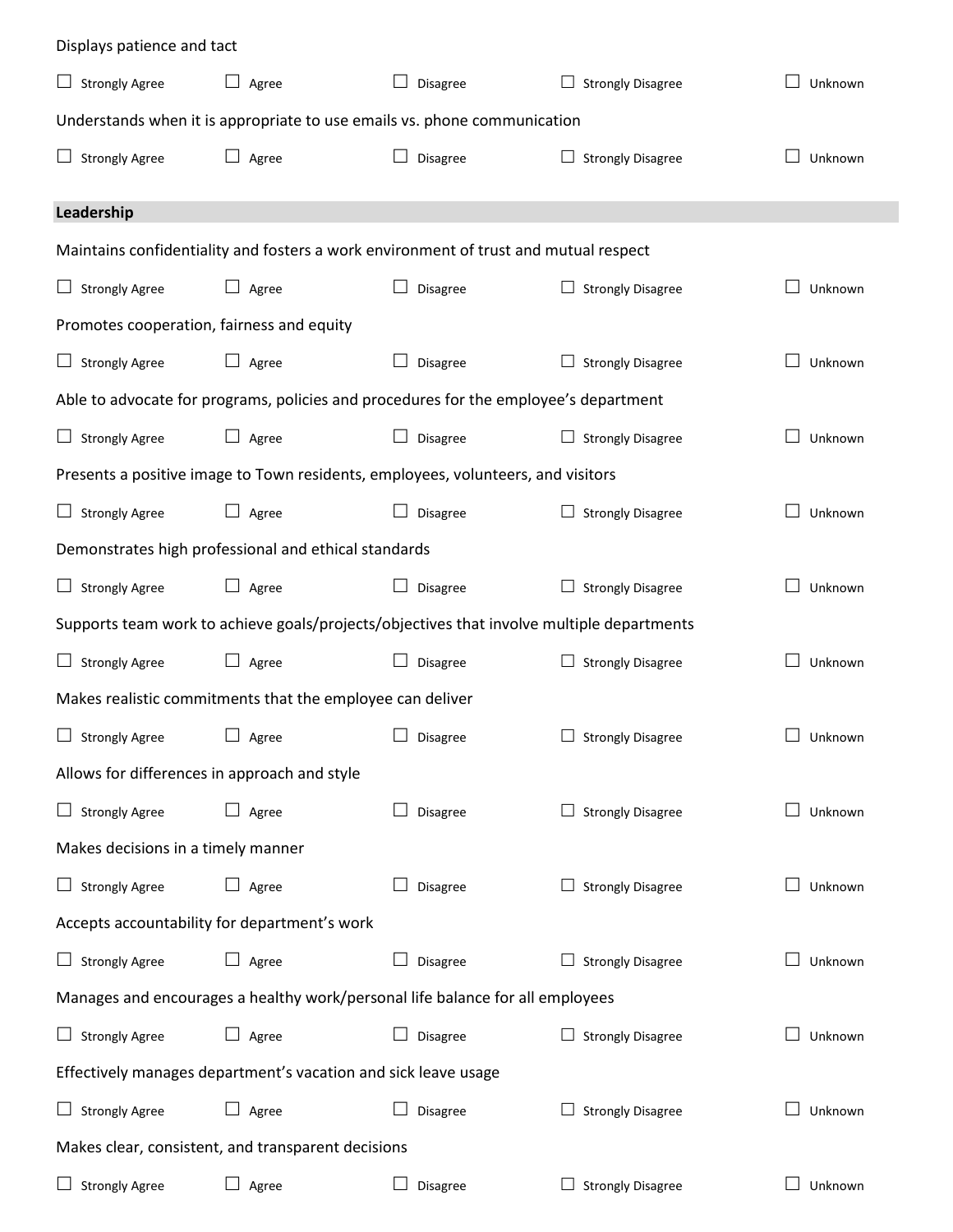| Works to understand perspectives of others                                                                                                           |                                                                                 |          |                                                                                                     |         |  |
|------------------------------------------------------------------------------------------------------------------------------------------------------|---------------------------------------------------------------------------------|----------|-----------------------------------------------------------------------------------------------------|---------|--|
| $\Box$ Strongly Agree                                                                                                                                | $\Box$ Agree                                                                    | Disagree | $\Box$ Strongly Disagree                                                                            | Unknown |  |
| Works well with volunteers and volunteer organizations                                                                                               |                                                                                 |          |                                                                                                     |         |  |
| $\Box$ Strongly Agree                                                                                                                                | $\Box$ Agree                                                                    | Disagree | $\Box$ Strongly Disagree                                                                            | Unknown |  |
| <b>Core Competencies and Quality of Work</b>                                                                                                         |                                                                                 |          |                                                                                                     |         |  |
| Is knowledgeable in all aspects of the job                                                                                                           |                                                                                 |          |                                                                                                     |         |  |
| $\Box$ Strongly Agree                                                                                                                                | $\Box$ Agree                                                                    | Disagree | <b>Strongly Disagree</b>                                                                            | Unknown |  |
|                                                                                                                                                      |                                                                                 |          | Displays a positive and cooperative attitude about job responsibilities, assigned work and the Town |         |  |
| $\Box$ Strongly Agree                                                                                                                                | $\Box$ Agree                                                                    | Disagree | $\Box$ Strongly Disagree                                                                            | Unknown |  |
| Functions within the Town in a professional manner including: attends all required meetings, always punctual, provides<br>notice of absences/illness |                                                                                 |          |                                                                                                     |         |  |
| $\Box$ Strongly Agree                                                                                                                                | $\Box$ Agree                                                                    | Disagree | $\Box$ Strongly Disagree                                                                            | Unknown |  |
|                                                                                                                                                      |                                                                                 |          | Offers creative solutions and explores unconventional methods to accomplish department tasks        |         |  |
| $\Box$ Strongly Agree                                                                                                                                | $\Box$ Agree                                                                    | Disagree | $\Box$ Strongly Disagree                                                                            | Unknown |  |
| Is knowledgeable about all administrative tasks and fully complies with Town policies, procedures, collective bargaining<br>agreements and by-laws   |                                                                                 |          |                                                                                                     |         |  |
| $\Box$ Strongly Agree                                                                                                                                | $\Box$ Agree                                                                    | Disagree | <b>Strongly Disagree</b>                                                                            | Unknown |  |
|                                                                                                                                                      | Participates in professional development and continuing education opportunities |          |                                                                                                     |         |  |
| $\Box$ Strongly Agree                                                                                                                                | $\Box$<br>Agree                                                                 | Disagree | <b>Strongly Disagree</b>                                                                            | Unknown |  |
| Seeks and accepts direction when necessary                                                                                                           |                                                                                 |          |                                                                                                     |         |  |
| <b>Strongly Agree</b><br>$\Box$                                                                                                                      | $\Box$<br>Agree                                                                 | Disagree | <b>Strongly Disagree</b>                                                                            | Unknown |  |
| Employee's work product meets the standard for the position                                                                                          |                                                                                 |          |                                                                                                     |         |  |
| $\Box$ Strongly Agree                                                                                                                                | $\Box$ Agree                                                                    | Disagree | <b>Strongly Disagree</b>                                                                            | Unknown |  |
| <b>Strategic Planning</b>                                                                                                                            |                                                                                 |          |                                                                                                     |         |  |
| Recognizes and fully participates in Town wide objectives, projects and goals                                                                        |                                                                                 |          |                                                                                                     |         |  |
| $\Box$ Strongly Agree                                                                                                                                | $\Box$<br>Agree                                                                 | Disagree | <b>Strongly Disagree</b>                                                                            | Unknown |  |
| Adopts new methods or best practices for the employee and the department                                                                             |                                                                                 |          |                                                                                                     |         |  |
| $\Box$ Strongly Agree                                                                                                                                | ⊔<br>Agree                                                                      | Disagree | <b>Strongly Disagree</b>                                                                            | Unknown |  |
| Provides employees within his or her department with the necessary tools, resources and professional development to<br>succeed                       |                                                                                 |          |                                                                                                     |         |  |
| <b>Strongly Agree</b>                                                                                                                                | Agree                                                                           | Disagree | <b>Strongly Disagree</b>                                                                            | Unknown |  |